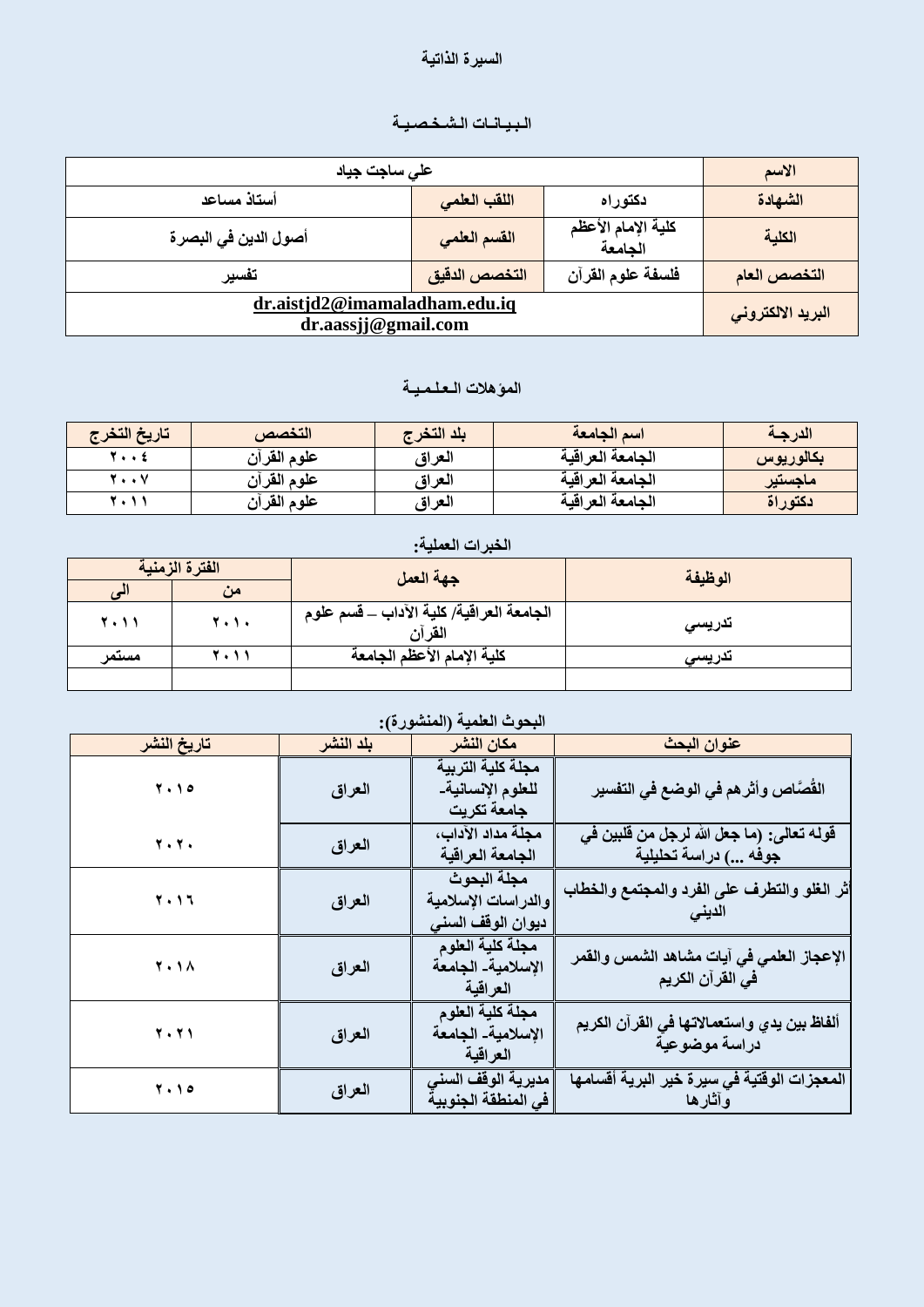الكتب المنشور *ة* 

| سنة النشر   | دار النشر    | عنوان الكتاب                       |  |  |
|-------------|--------------|------------------------------------|--|--|
| <b>7.1V</b> | مطبعة البصرة | القصاص وأثر هم في الوضع في التفسير |  |  |
| <b>Y.Y.</b> | مطبعة البصرة | من المستحيلات في سورة الأحزاب      |  |  |

## المقررات (المواد) الدراسية الت*ي* قمت بتدريسها:

| مكان التدريس                                          | اسم المقرر (المادة) |
|-------------------------------------------------------|---------------------|
| كلية الإمام الأعظم رحمه الله الجامعة _ قسم أصول الدين | علوم القرآن         |
| في البصرة                                             |                     |
| كلية الإمام الأعظم رحمه الله الجامعة _ قسم أصول الدين | تجويد               |
| في البصر ة                                            |                     |
| كلية الإمام الأعظم رحمه الله الجامعة _ قسم أصول الدين | بلاغة               |
| في البصر ة                                            |                     |
| كلية الإمام الأعظم رحمه الله الجامعة _ قسم أصول الدين | تفسير               |
| في البصرة                                             |                     |
| كلية الإمام الأعظم رحمه الله الجامعة _ قسم أصول الدين | عقيدة               |
| في البصرة                                             |                     |
| كلية الإمام الأعظم رحمه الله الجامعة _ قسم أصول الدين | القراءات القرآنية   |
| في البصرة                                             |                     |
|                                                       |                     |
|                                                       |                     |
|                                                       |                     |

### **C.V**

### **Personal Information**

| Ali Sajit Jiad                                       |                                        | <b>Name</b>                                     |                    |
|------------------------------------------------------|----------------------------------------|-------------------------------------------------|--------------------|
| <b>Assistant Professor</b>                           | <b>Scientific</b><br><b>Title</b>      | <b>PhD</b>                                      | <b>Certificate</b> |
| Religion basics department – Basrah                  | <b>Scientific</b><br><b>Department</b> | Imam A'adhum<br><b>University college</b>       | <b>College</b>     |
| <b>Explanation</b>                                   | <b>Minor</b>                           | <b>Philosophy of</b><br><b>Quranic sciences</b> | <b>Major</b>       |
| dr.aistjd2@imamaladham.edu.iq<br>dr.aassjj@gmail.com |                                        | <b>Email</b>                                    |                    |

# **Educational Qualifications**

| <b>Graduation</b><br><b>Date</b> | <b>Specialization</b> | <b>Graduation</b><br><b>Country</b> | <b>University Name</b>  | <b>Degree</b>    |
|----------------------------------|-----------------------|-------------------------------------|-------------------------|------------------|
| 2004                             | <b>Qur'an Science</b> | Iraq                                | <b>Iraqi University</b> | <b>Bachelor</b>  |
| 2007                             | <b>Qur'an Science</b> | Iraq                                | <b>Iraqi University</b> | <b>Master</b>    |
| 2011                             | <b>Qur'an Science</b> | Iraq                                | <b>Iraqi University</b> | <b>Doctorate</b> |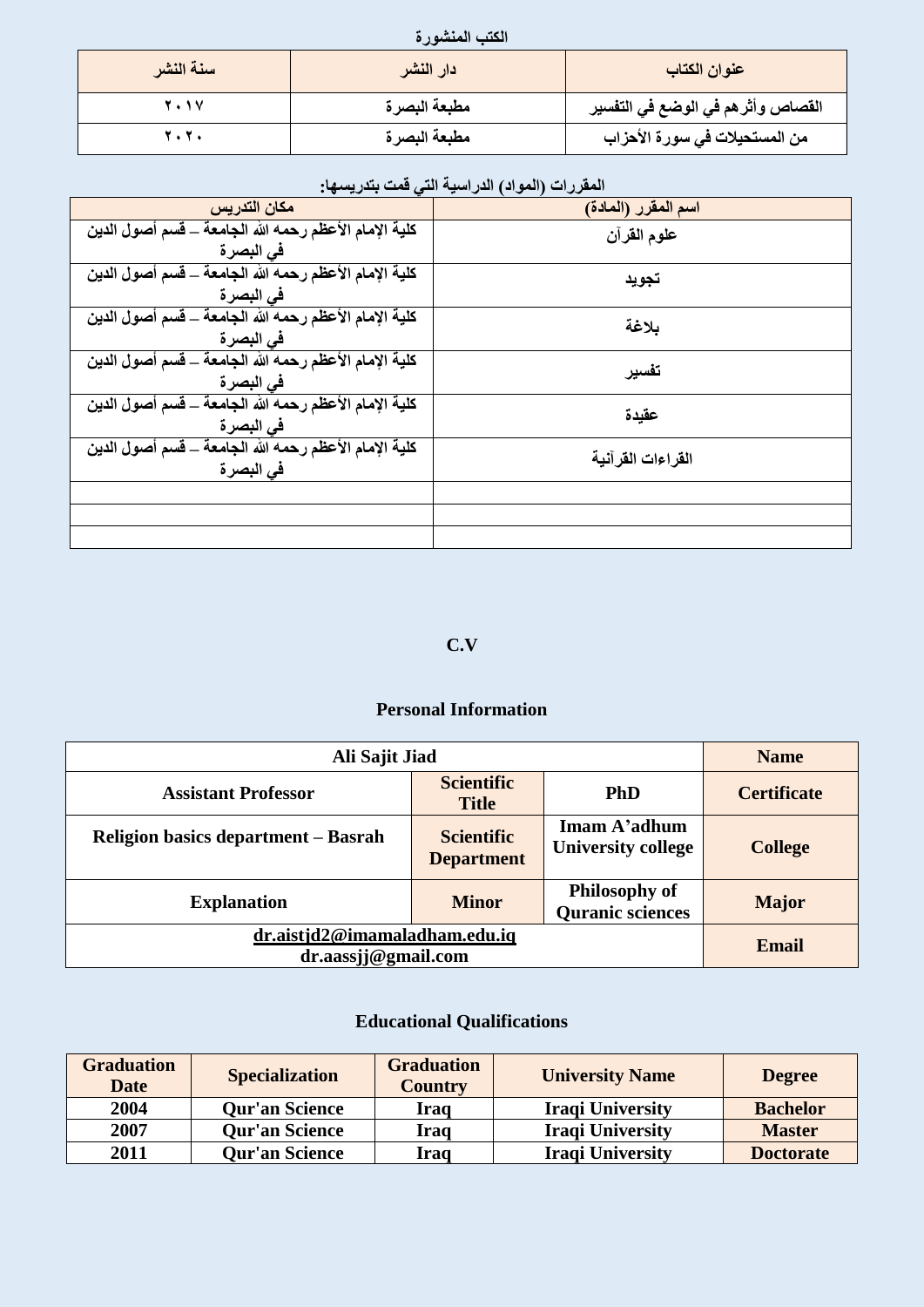|                   |                    | <b>Work Experience</b>                                                                        |                |
|-------------------|--------------------|-----------------------------------------------------------------------------------------------|----------------|
|                   | <b>Time Period</b> |                                                                                               | <b>The Job</b> |
| To                | <b>From</b>        | <b>Work place</b>                                                                             |                |
| 2011              | 2010               | <b>Iraqi University / Faculty of</b><br><b>Arts - Department of Qur'an</b><br><b>Sciences</b> | Lecturer       |
| <b>Continuous</b> | 2011               | Imam A'adhum University<br>college                                                            | Lecturer       |

#### **Scientific Research ( Published)**

| <b>Publication Date</b> | <b>Publication</b><br><b>Country</b> | <b>Publication</b><br>place                                                                            | <b>Research Title</b>                                                                                 |
|-------------------------|--------------------------------------|--------------------------------------------------------------------------------------------------------|-------------------------------------------------------------------------------------------------------|
| 2015                    | <b>Iraq</b>                          | <b>Faculty of</b><br><b>Education</b> for<br><b>Human Sciences</b><br>- University of<br><b>Tikrit</b> | Retribution and their impact on the<br>situation in the interpretation                                |
| 2020                    | <b>Iraq</b>                          | <b>Midad Al-Adab</b><br>Journal / Iraqi<br>University                                                  | The Almighty said: (What made<br>God a man of two hearts in his<br>hearts ) Analytical study          |
| 2016                    | <b>Iraq</b>                          | <b>Islamic Research</b><br>and Studies<br><b>Journal</b><br>Sunni<br><b>Endowment</b><br><b>Board</b>  | The effect of the hyperbole and<br>extremism on the individual, society<br>and religious discourse    |
| 2018                    | <b>Iraq</b>                          | <b>Journal of the</b><br><b>Faculty of</b><br><b>Islamic Sciences</b><br>- Iraqi<br><b>University</b>  | Scientific miracles in the verses of<br>the sun and the moon in the Qur'an                            |
| 2021                    | <b>Iraq</b>                          | <b>Journal of the</b><br><b>Faculty of</b><br><b>Islamic Sciences</b><br>- Iraqi<br><b>University</b>  | The words between my hands and<br>their uses in the Holy Qur'an<br>(objective study)                  |
| 2015                    | <b>Iraq</b>                          | <b>The Sunni</b><br><b>Endowment</b><br>Directorate in<br>the southern<br>region                       | The miracles of Buqtia in the<br>biography of the best of human<br>beings (its divisions and effects) |
|                         |                                      |                                                                                                        |                                                                                                       |
|                         |                                      |                                                                                                        |                                                                                                       |